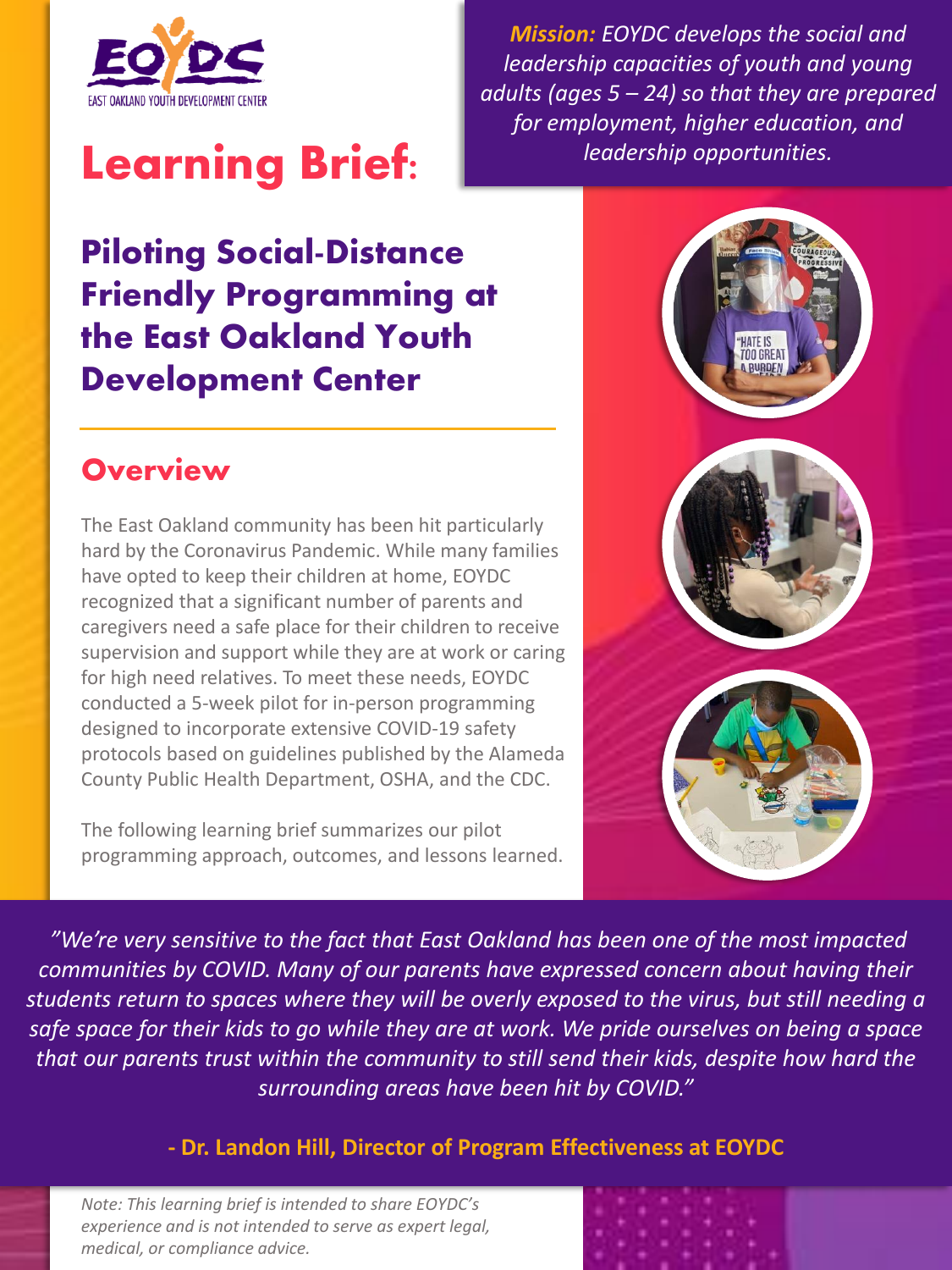

# **Summer Program Offerings**

EOYDC's free summer program offerings included the following this summer:

#### **Work-based Learning for High School & College Students**

Virtual and in-person job training and paid internship placement as Youth Leaders supporting summer programming for younger children

# **128 students**

served between May-July

**Education & Enrichment for Elementary and Middle Schoolers** 

EOYDC provided a range of education and enrichment activities for students grades 1-8<sup>th</sup> through its Summer Remix, ASLA, and Bridge programs

# **88 students**

participated in the 5-week program

### **Approach**

EOYDC redesigned its annual summer programming drastically in order to ensure it was COVID-responsive. Class sizes were reduced by over 50% to ensure there were no more than ten people in a classroom at once, including students, interns, and staff. In order to serve a larger group of students while maintaining these small class sizes, each set of participants came to programming two days a week (Monday/Wednesday or Tuesday/Thursday) during one of two time blocks: 8:30am-1:30pm or 1:30-6pm. Given the limited number of program slots, EOYDC prioritized the children of essential workers and those from high-need households.

Classroom setup and activities were designed to enable socialdistancing (6 feet between people or more) and each participant received their own supply kit to avoid the potential spread of germs through the sharing of supplies.

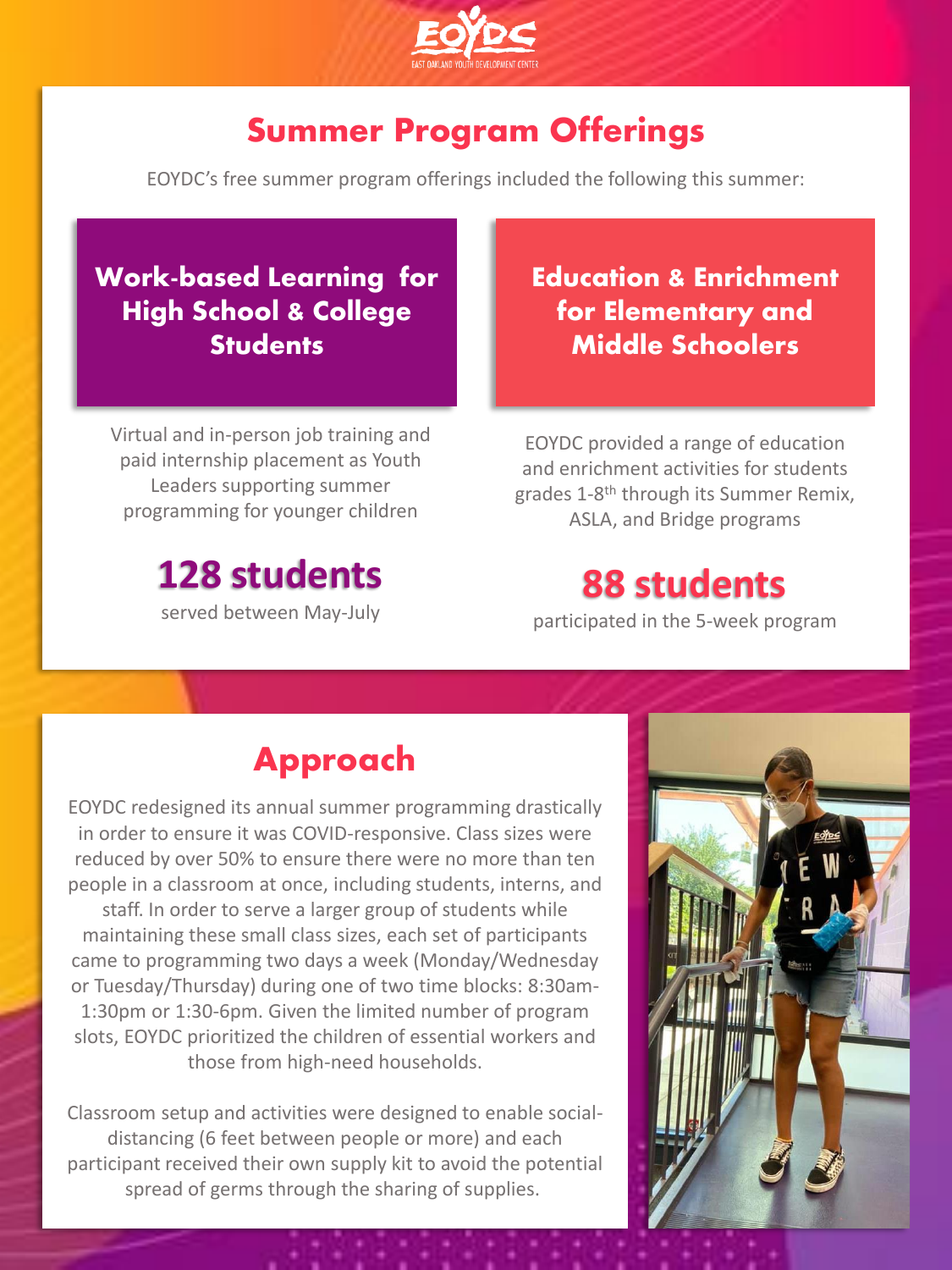

# **Safety Measures**

- $\checkmark$  Upgraded air system filtration system to ensure optimal classroom ventilation
- $\checkmark$  Mandated COVID testing for all staff and interns; staff required to retest monthly and following high-risk activities (e.g.; traveling by plane, attending a mass gathering, etc.)
- $\checkmark$  Provided ongoing staff training on safety guidelines including proper mask wearing, hand-washing, and disinfecting protocols
- $\checkmark$  Provided parents and caregivers with information on how they can mitigate risks at home
- $\checkmark$  All sign-in/out conducted outside of the building; no one but staff and participants were allowed in the building during program hours (including parents)
- $\checkmark$  Daily health screening questions and temperature checks prior to entry
- $\checkmark$  Required everyone to wear masks inside of the building at all times; fresh surgical and/or N95 masks provided to students and staff daily
- $\checkmark$  Each class with no more than 10 people, seated at least 6 feet a part
- ✓ Assigned all students to a "pod" and limited crossover between groups
- $\checkmark$  Taught students how to properly wash hands and scheduled regular handwashing breaks throughout the day
- $\checkmark$  Participants provided with their own individual activity supply kit to limit the spread of germs
- $\checkmark$  Served all meals and snacks outdoors with social distancing maintained between participants
- $\checkmark$  Sealed off all water fountains and provided students with freshwater bottles daily
- $\checkmark$  Fridays reserved for staff prep and deep cleaning
- $\checkmark$  Hired janitorial service for daily cleanings and weekly deep cleanings